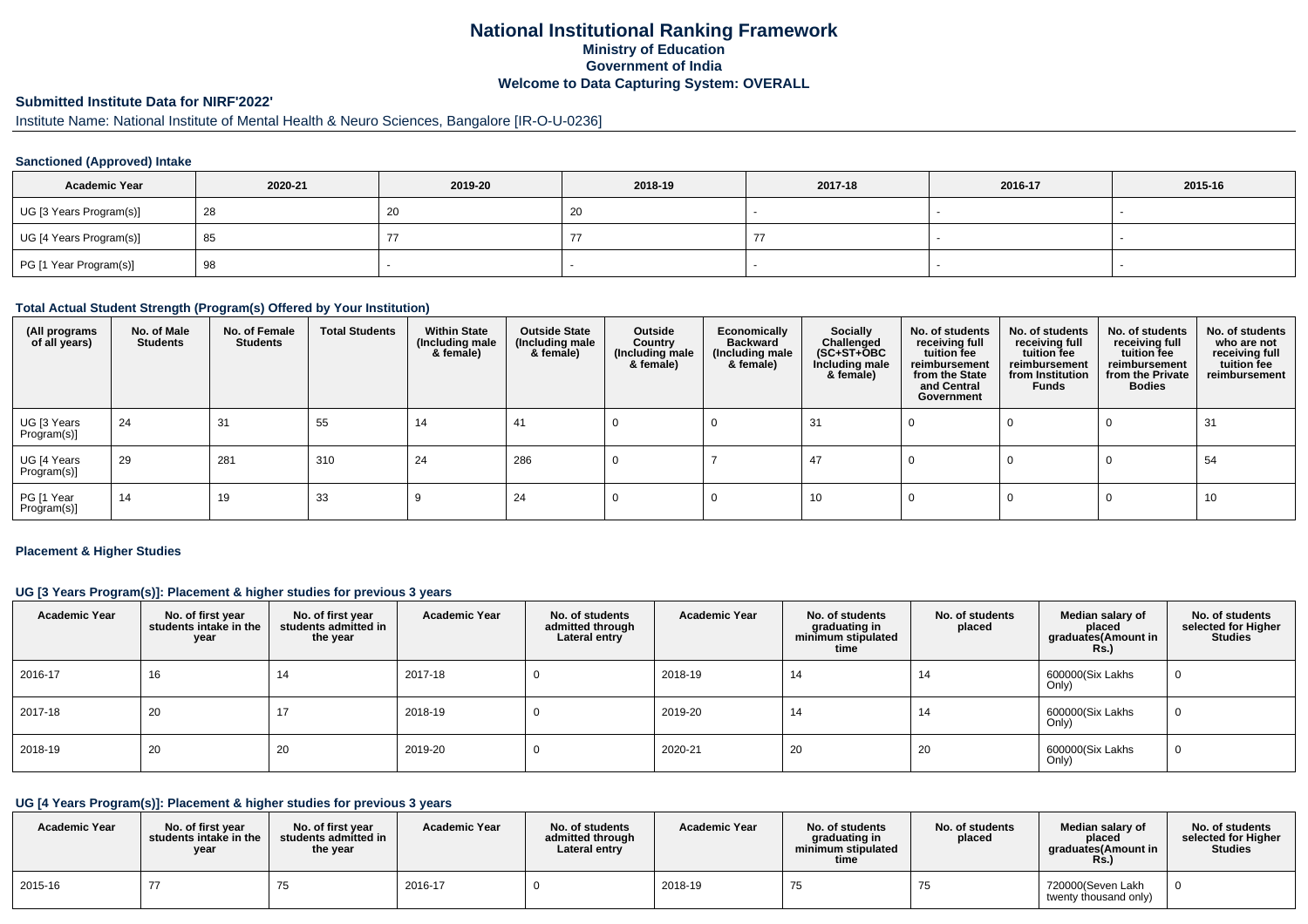| 2016-17 |  | 2017-18 | 2019-20 | $\rightarrow$ | 720000(Seven Lakh<br>twenty thousand only) |  |
|---------|--|---------|---------|---------------|--------------------------------------------|--|
| 2017-18 |  | 2018-19 | 2020-21 | - 14          | 720000(Seven Lakh<br>twenty thousand only) |  |

# **PG [1 Years Program(s)]: Placement & higher studies for previous 3 years**

| <b>Academic Year</b> | No. of first year<br>students intake in the<br>year | No. of first year<br>students admitted in<br>the year | <b>Academic Year</b> | No. of students graduating in minimum<br>stipulated time | No. of students<br>placed | Median salary of<br>placed<br>graduates(Amount in<br>Rs. | No. of students<br>selected for Higher<br><b>Studies</b> |
|----------------------|-----------------------------------------------------|-------------------------------------------------------|----------------------|----------------------------------------------------------|---------------------------|----------------------------------------------------------|----------------------------------------------------------|
| 2018-19              | 78                                                  | 41                                                    | 2018-19              | 41                                                       | 25                        | 600000(Six Lakhs<br>Only)                                |                                                          |
| 2019-20              | 98                                                  | 44                                                    | 2019-20              | 43                                                       | 33                        | 1560000(Fifteen Lakh<br>sixty thousand only)             |                                                          |
| 2020-21              | 98                                                  | 33                                                    | 2020-21              |                                                          |                           | O(Zero)                                                  |                                                          |

#### **Ph.D Student Details**

| Ph.D (Student pursuing doctoral program till 2020-21 Students admitted in the academic year 2020-21 should not be entered here.) |                                                                                                                                  |                       |         |  |  |  |
|----------------------------------------------------------------------------------------------------------------------------------|----------------------------------------------------------------------------------------------------------------------------------|-----------------------|---------|--|--|--|
|                                                                                                                                  |                                                                                                                                  | <b>Total Students</b> |         |  |  |  |
| Full Time                                                                                                                        |                                                                                                                                  | 198                   |         |  |  |  |
| Part Time                                                                                                                        |                                                                                                                                  | 0                     |         |  |  |  |
|                                                                                                                                  | No. of Ph.D students graduated (including Integrated Ph.D)                                                                       |                       |         |  |  |  |
|                                                                                                                                  | 2020-21                                                                                                                          | 2019-20               | 2018-19 |  |  |  |
| Full Time                                                                                                                        | 34                                                                                                                               | 44                    | 39      |  |  |  |
| Part Time                                                                                                                        |                                                                                                                                  |                       |         |  |  |  |
|                                                                                                                                  | PG (Student pursuing MD/MS/DNB program till 2020-21 Students admitted in the academic year 2021 - 22 should not be entered here) |                       |         |  |  |  |
|                                                                                                                                  | Number of students pursuing PG (MD/MS/DNB) program                                                                               |                       | 111     |  |  |  |
|                                                                                                                                  | No. of students Graduating in PG (MD/MS/DNB) program                                                                             |                       |         |  |  |  |
| 2020-21                                                                                                                          | 2019-20<br>2018-19                                                                                                               |                       |         |  |  |  |
| 33                                                                                                                               | 40                                                                                                                               | 27                    |         |  |  |  |

#### **Online Education**

| 1. Does all programs/courses were completed on time.                | Yes                                                                                                                                                                                                                                                                                                                                                                                                                                                                                                                                                                                                                                                                       |
|---------------------------------------------------------------------|---------------------------------------------------------------------------------------------------------------------------------------------------------------------------------------------------------------------------------------------------------------------------------------------------------------------------------------------------------------------------------------------------------------------------------------------------------------------------------------------------------------------------------------------------------------------------------------------------------------------------------------------------------------------------|
| 2. Measures taken to complete the syllabus of courses and programs. | The NIMHANS digital academy was started with support from Ministry of Health of Family Welfare Government of India and along<br>with central Institute of Psychiatry, Ranchi, Jharkhand and LGB Institute of Mental Health, Tejpur Assam, as a collaborative<br>endevour to bridge the critical gap in human resources towards this end the Board of Studies for online courses at NIMHANS<br>periodically monitors the course contents course delivery and completion. A monthly report is also submitted describing the<br>participants enrolled and participants completed course wise and state wise. A public dashboard has also been developed for this<br>purpose. |
| 3. The period of delay in completion of syllabus (in months).       |                                                                                                                                                                                                                                                                                                                                                                                                                                                                                                                                                                                                                                                                           |
| 4. The period of delay in conducting exams (in months).             |                                                                                                                                                                                                                                                                                                                                                                                                                                                                                                                                                                                                                                                                           |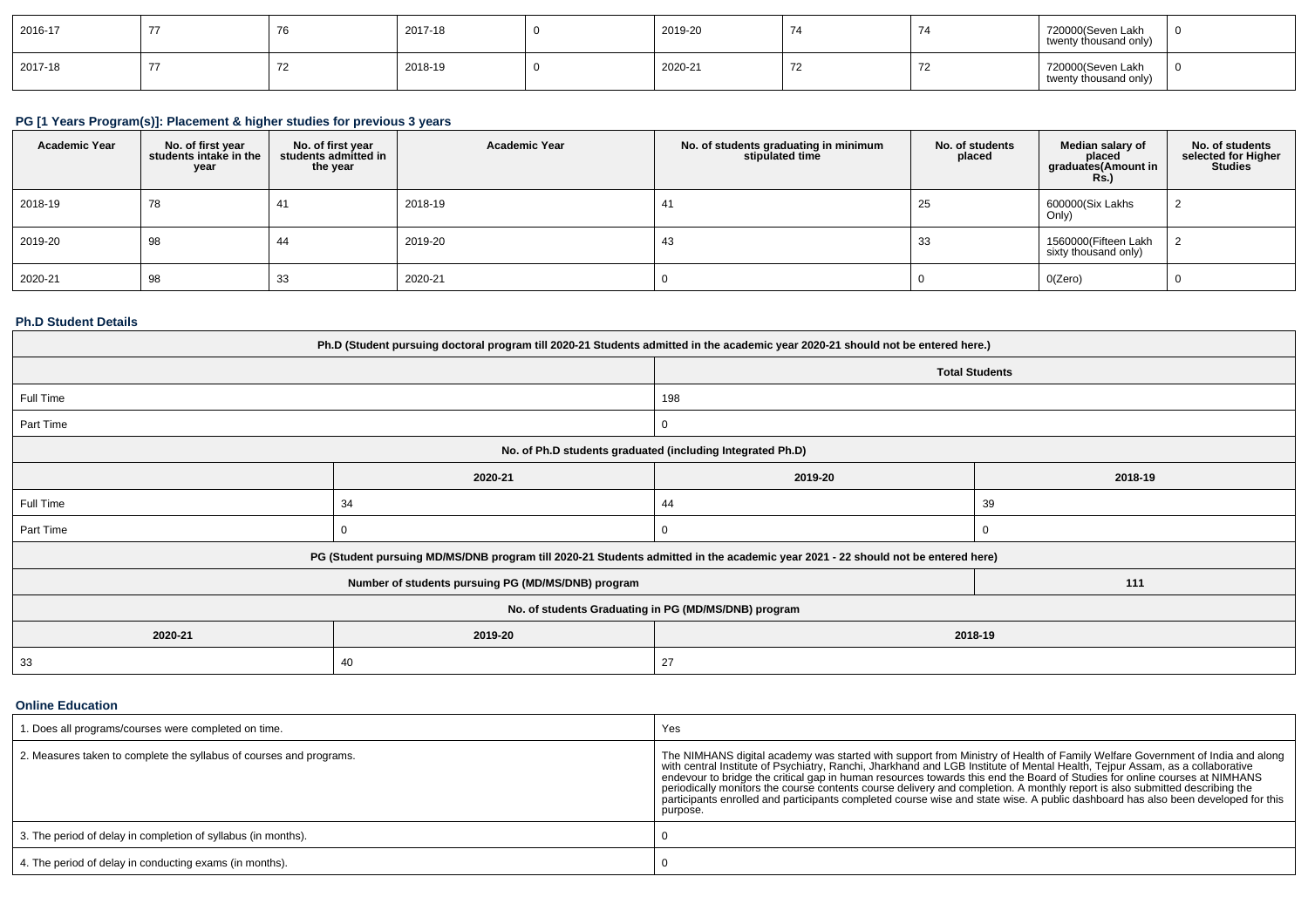| <b>Portal Name</b>                                                                              | No, of students offered online courses which have credit<br>transferred to transcript | Total no. of online courses which have credit transferred<br>to the transcript | Total no. of credits transferred to transcript |
|-------------------------------------------------------------------------------------------------|---------------------------------------------------------------------------------------|--------------------------------------------------------------------------------|------------------------------------------------|
| Swayam                                                                                          |                                                                                       |                                                                                |                                                |
| 5. No. of courses developed and available online on Swayam platform by your institution faculty |                                                                                       |                                                                                |                                                |

# **Financial Resources: Utilised Amount for the Capital expenditure for previous 3 years**

| <b>Academic Year</b>                                                                                 | 2020-21                |                        | 2018-19                                                                       |  |  |  |  |
|------------------------------------------------------------------------------------------------------|------------------------|------------------------|-------------------------------------------------------------------------------|--|--|--|--|
|                                                                                                      | <b>Utilised Amount</b> | <b>Utilised Amount</b> | <b>Utilised Amount</b>                                                        |  |  |  |  |
| Annual Capital Expenditure on Academic Activities and Resources (excluding expenditure on buildings) |                        |                        |                                                                               |  |  |  |  |
| Library                                                                                              | 39619000 (0)           | 44717000 (0)           | 46370000 (0)                                                                  |  |  |  |  |
| New Equipment for Laboratories                                                                       | 626588000 (0)          | 318675000 (0)          | 569955000 (0)                                                                 |  |  |  |  |
| <b>Engineering Workshops</b>                                                                         | 0 (Zero)               | 0 (Zero)               | $0$ (Zero)                                                                    |  |  |  |  |
| Other expenditure on creation of Capital Assets (excluding<br>expenditure on Land and Building)      | 106395000 (0)          | 127292000 (0)          | 212843000 (Twenty one crores twenty eight lakhs forty three<br>thousand only) |  |  |  |  |

## **Financial Resources: Utilised Amount for the Operational expenditure for previous 3 years**

| <b>Academic Year</b>                                                                                                                                                                            | 2020-21                | 2019-20                | 2018-19                |  |  |  |  |
|-------------------------------------------------------------------------------------------------------------------------------------------------------------------------------------------------|------------------------|------------------------|------------------------|--|--|--|--|
|                                                                                                                                                                                                 | <b>Utilised Amount</b> | <b>Utilised Amount</b> | <b>Utilised Amount</b> |  |  |  |  |
| <b>Annual Operational Expenditure</b>                                                                                                                                                           |                        |                        |                        |  |  |  |  |
| Salaries (Teaching and Non Teaching staff)                                                                                                                                                      | 3682418000 (0)         | 2889067000 (0)         | 3074811000 (0)         |  |  |  |  |
| Maintenance of Academic Infrastructure or consumables and<br>other running expenditures (excluding maintenance of hostels<br>and allied services, rent of the building, depreciation cost, etc) | 1310997000 (0)         | 1307576000 (0)         | 1134424000 (0)         |  |  |  |  |
| Seminars/Conferences/Workshops                                                                                                                                                                  | 109384 (0)             | 93245073 (0)           | 75328227 (0)           |  |  |  |  |

# **IPR**

| Calendar year            | 2020 | 2019 | 2018 |
|--------------------------|------|------|------|
| No. of Patents Published |      |      |      |
| No. of Patents Granted   |      |      |      |

#### **Sponsored Research Details**

| <b>Financial Year</b>                    | 2020-21                                                                                                 | 2019-20                                                                                      | 2018-19                                                                            |
|------------------------------------------|---------------------------------------------------------------------------------------------------------|----------------------------------------------------------------------------------------------|------------------------------------------------------------------------------------|
| Total no. of Sponsored Projects          | 360                                                                                                     | 329                                                                                          | $31^{\circ}$                                                                       |
| Total no. of Funding Agencies            |                                                                                                         | 89                                                                                           | 82                                                                                 |
| Total Amount Received (Amount in Rupees) | 420568734                                                                                               | 350770389                                                                                    | 518462150                                                                          |
| Amount Received in Words                 | Rupees Four hundred twenty million fifve hundred sixty eight<br>thousand seven hundred thirty four only | Three Hundred Fifty Million Seven Hundred Seventy<br>Thousand Three Hundred Eighty Nine only | Five Hundred Eighteen Million Four Hundred Sixty Two<br>Thousand One Hundred Fifty |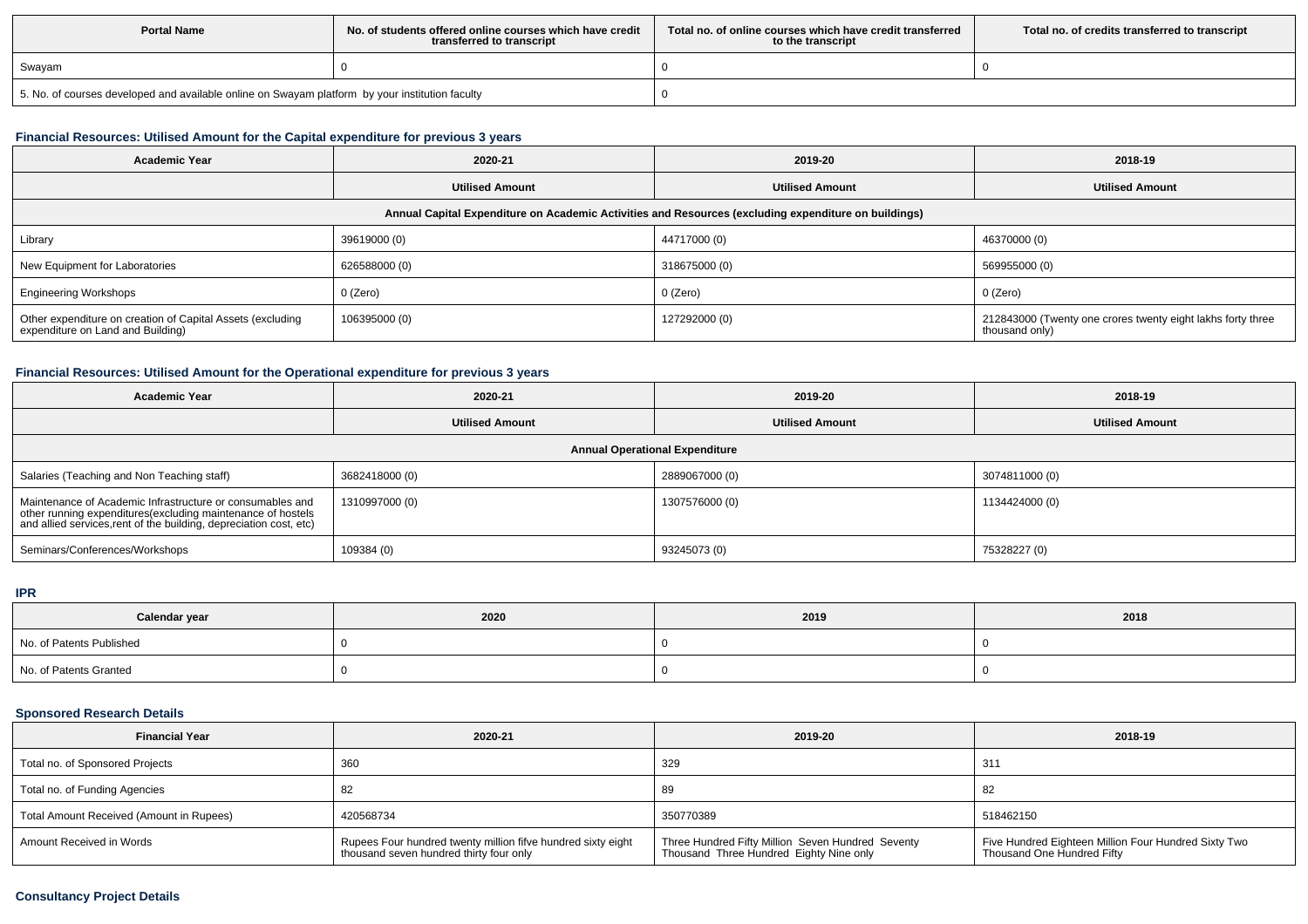| <b>Financial Year</b>                    | 2020-21 | 2019-20 | 2018-19 |
|------------------------------------------|---------|---------|---------|
| Total no. of Consultancy Projects        |         |         |         |
| Total no. of Client Organizations        |         |         |         |
| Total Amount Received (Amount in Rupees) |         |         |         |
| Amount Received in Words                 | Zero    | Zero    | Zero    |

# **Executive Development Program/Management Development Programs**

| <b>Financial Year</b>                                                             | 2020-21                                                              | 2019-20                                                                       | 2018-19                                                     |
|-----------------------------------------------------------------------------------|----------------------------------------------------------------------|-------------------------------------------------------------------------------|-------------------------------------------------------------|
| Total no. of Executive Development Programs/ Management<br>Development Programs   | 429                                                                  | 1249                                                                          | 1643                                                        |
| Total no. of Participants                                                         | 736                                                                  | 2685                                                                          | 3907                                                        |
| Total Annual Earnings (Amount in Rupees)(Excluding Lodging<br>& Boarding Charges) | 5924245                                                              | 27734576                                                                      | 12835096                                                    |
| Total Annual Earnings in Words                                                    | Fifty Nine Lakhs Twenty Four Thousand Two Hundred Forty<br>Five Only | Two crore seventy seven lakh thirty four thousand five hundred<br>seventy six | one crore twenty eight lakh thirty five thousand ninety six |

# **PCS Facilities: Facilities of physically challenged students**

| 1. Do your institution buildings have Lifts/Ramps?                                                                                                         | Yes, more than 80% of the buildings |
|------------------------------------------------------------------------------------------------------------------------------------------------------------|-------------------------------------|
| 2. Do your institution have provision for walking aids, including wheelchairs and transportation from one building to another for<br>handicapped students? | Yes                                 |
| 3. Do your institution buildings have specially designed toilets for handicapped students?                                                                 | Yes, more than 80% of the buildings |

#### **Accreditation**

#### **NBA Accreditation**

| e have a valid NBA Accreditation?<br>vour institute<br>.Does | <b>NO</b> |
|--------------------------------------------------------------|-----------|
|--------------------------------------------------------------|-----------|

#### **NAAC Accreditation**

| 1. Does your institute have a valid NAAC Accreditation? | N0 |
|---------------------------------------------------------|----|
|                                                         |    |

# **Faculty Details**

| Srno           | Name                    | Age | Designation                | Gender | Qualification    | <b>Experience (In</b><br>Months) | <b>Currently working</b><br>with institution? | <b>Joining Date</b> | <b>Leaving Date</b> | <b>Association type</b> |
|----------------|-------------------------|-----|----------------------------|--------|------------------|----------------------------------|-----------------------------------------------|---------------------|---------------------|-------------------------|
|                | Dwarakanath<br>Srinivas | 47  | Professor                  | Male   | M.Ch(Chirurgiae) | 171                              | Yes                                           | 17-04-2007          | $- -$               | Regular                 |
| $\overline{2}$ | Lekhansh Shukla         | 35  | <b>Assistant Professor</b> | Male   | DM               | 28                               | Yes                                           | 04-03-2019          | $- -$               | Adhoc / Contractual     |
| 3              | A Arivazhagan           | 44  | Professor                  | Male   | M.Ch(Chirurgiae) | 164                              | Yes                                           | 14-11-2007          | $- -$               | Regular                 |
| 4              | A Thirumoorthy          | 53  | Professor                  | Male   | Ph.D             | 198                              | Yes                                           | 19-01-2005          | $- -$               | Regular                 |
| 5              | Aarti Jagannathan       | 41  | Other                      | Female | Ph.D             | 75                               | Yes                                           | 15-04-2015          | $- -$               | Regular                 |
| 6              | Abhinith Shashidhar     | 37  | Associate Professor        | Male   | M.Ch(Chirurgiae) | 46                               | Yes                                           | 12-09-2017          | $- -$               | Regular                 |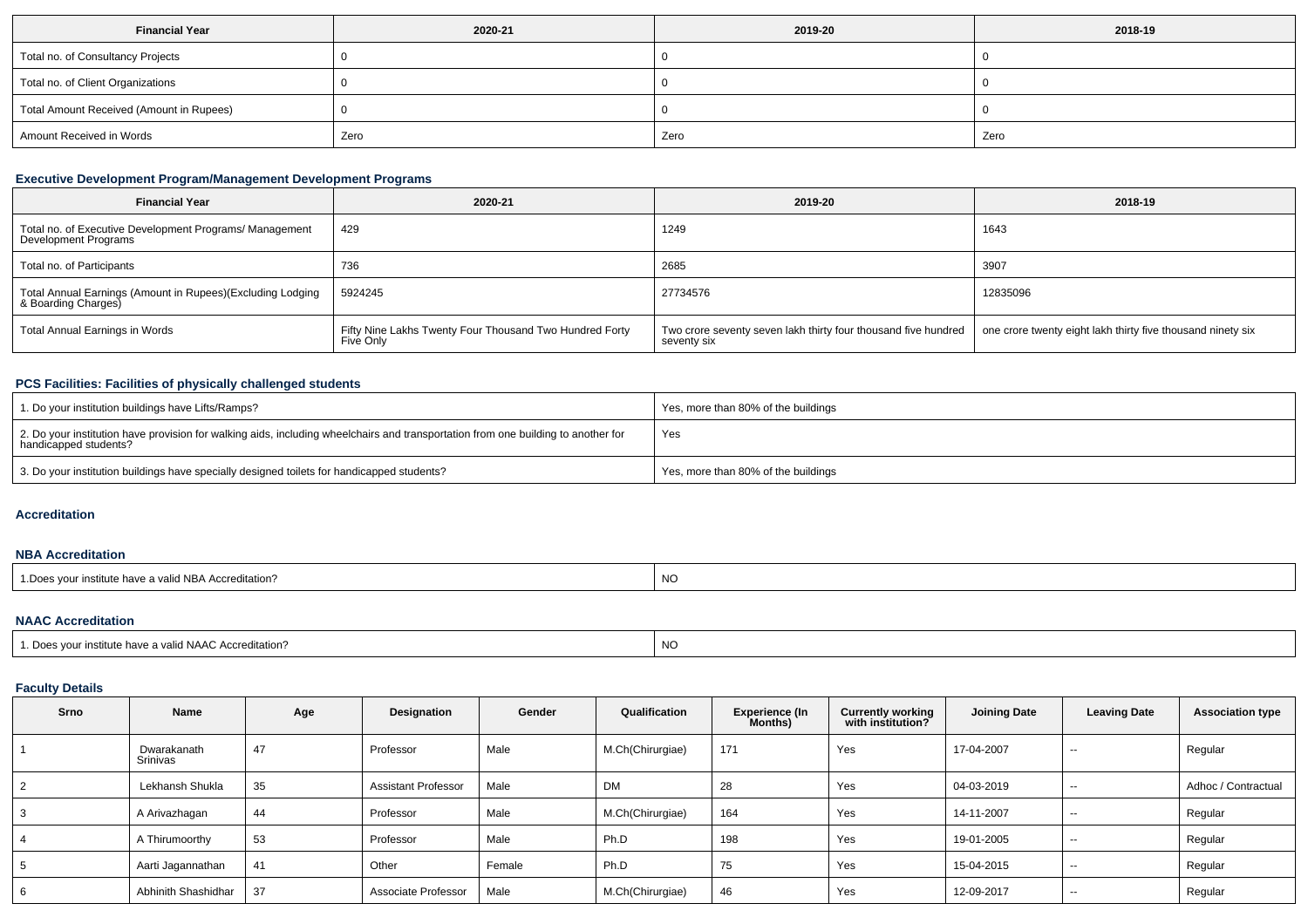| $\overline{7}$ | Ajay Asranna I P                     | 35 | <b>Assistant Professor</b>                          | Male   | <b>DM</b>        | 26              | Yes | 03-05-2019 | $\sim$                   | Regular             |
|----------------|--------------------------------------|----|-----------------------------------------------------|--------|------------------|-----------------|-----|------------|--------------------------|---------------------|
| 8              | Ajay Kumar                           | 40 | Associate Professor                                 | Male   | Ph.D             | 56              | Yes | 11-11-2016 | $\sim$                   | Regular             |
| 9              | Ajay Kumar Goyal                     | 46 | Assistant Professor                                 | Male   | Ph.D             | 10              | Yes | 06-10-2020 | $\sim$                   | Adhoc / Contractual |
| 10             | Ajit Bhalchandra<br>Dahale           | 37 | Other                                               | Male   | M.D              | 73              | Yes | 15-06-2015 | $\sim$                   | Regular             |
| 11             | Alok Mohan Uppar                     | 36 | <b>Assistant Professor</b>                          | Male   | M.Ch(Chirurgiae) | 35              | Yes | 27-08-2018 | $\sim$                   | Regular             |
| 12             | Anish V Cherian                      | 38 | Associate Professor                                 | Male   | Ph.D             | 56              | Yes | 07-11-2016 | Ξ.                       | Regular             |
| 13             | Anisha Shah                          | 60 | Professor                                           | Female | Ph.D             | 308             | Yes | 22-11-1995 | $\sim$                   | Regular             |
| 14             | Anita Mahadevan                      | 51 | Professor                                           | Female | M.D              | 164             | Yes | 05-11-2007 | $\sim$                   | Regular             |
| 15             | Anita S Desai                        | 63 | Professor                                           | Female | Ph.D             | 359             | Yes | 27-08-1991 | $\sim$                   | Regular             |
| 16             | Anupam Gupta                         | 49 | Professor                                           | Male   | M.D              | 188             | Yes | 10-11-2015 | $\sim$                   | Regular             |
| 17             | Aravind Kumar R                      | 40 | Associate Professor                                 | Male   | Ph.D             | 92              | Yes | 29-11-2013 | $\sim$                   | Regular             |
| 18             | Arghadip Samaddar                    | 34 | <b>Assistant Professor</b>                          | Male   | M.D              | 6               | Yes | 16-04-2021 | $\overline{a}$           | Regular             |
| 19             | Arun K                               | 41 | Other                                               | Male   | M.D              | 113             | Yes | 23-01-2012 | $\sim$                   | Regular             |
| 20             | Aruna Rose Mary<br>Kapanee           | 42 | Other                                               | Female | Ph.D             | 81              | Yes | 07-10-2014 | $\sim$                   | Regular             |
| 21             | Arvinda H R                          | 46 | Professor                                           | Male   | <b>DM</b>        | 146             | Yes | 11-05-2009 | $\sim$                   | Regular             |
| 22             | Ashwin Y B                           | 42 | Assistant Professor                                 | Male   | M.D              | 10 <sup>°</sup> | Yes | 08-02-2021 | $\sim$                   | Regular             |
| 23             | <b>B A Arvind</b>                    | 39 | Other                                               | Male   | M.D              | 73              | Yes | 29-06-2015 | $\sim$                   | Regular             |
| 24             | B K Chandrasekhar<br>Sagar           | 64 | Professor                                           | Male   | Ph.D             | 249             | Yes | 11-10-2000 | $\sim$                   | Regular             |
| 25             | <b>BP</b> Nirmala                    | 61 | Professor                                           | Female | Ph.D             | 411             | Yes | 01-04-1987 | $\sim$                   | Regular             |
| 26             | <b>BS</b><br>Shankaranarayana<br>Rao | 56 | Professor                                           | Male   | Ph.D             | 233             | Yes | 22-02-2002 |                          | Regular             |
| 27             | B V Kathyayani                       | 55 | Dean / Principal /<br>Director / Vice<br>Chancellor | Female | Ph.D             | 74              | Yes | 22-05-2015 | $\overline{\phantom{a}}$ | Regular             |
| 28             | Bhadri Narayan V                     | 61 | Professor                                           | Male   | M.D              | 285             | Yes | 07-10-1997 | Ξ.                       | Regular             |
| 29             | <b>Bharath Holla</b>                 | 35 | <b>Assistant Professor</b>                          | Male   | M.D              | 24              | Yes | 08-08-2019 | $\sim$                   | Regular             |
| $30\,$         | Bharath S                            | 34 | Assistant Professor                                 | Male   | DM               | 27              | Yes | 15-04-2019 |                          | Regular             |
| 31             | Bhavya K Bairy                       | 33 | <b>Assistant Professor</b>                          | Female | M.D              | 32              | No  | 15-12-2018 | 14-12-2021               | Adhoc / Contractual |
| 32             | <b>Bhupesh Mehta</b>                 | 45 | Associate Professor                                 | Male   | Ph.D             | 73              | Yes | 12-06-2015 | ω.                       | Regular             |
| 33             | Biju Viswanath                       | 39 | Other                                               | Male   | M.D              | 75              | Yes | 15-04-2015 | $\sim$                   | Regular             |
| 34             | <b>Bindu M Kutty</b>                 | 61 | Dean / Principal /<br>Director / Vice<br>Chancellor | Female | Ph.D             | 308             | Yes | 04-11-1995 | $\overline{\phantom{a}}$ | Regular             |
| 35             | <b>Bino Thomas</b>                   | 42 | Associate Professor                                 | Male   | Ph.D             | 57              | Yes | 25-10-2016 | ц.                       | Regular             |
| 36             | Binu V S                             | 45 | <b>Assistant Professor</b>                          | Male   | Ph.D             | 45              | Yes | 09-10-2017 | $\overline{\phantom{a}}$ | Regular             |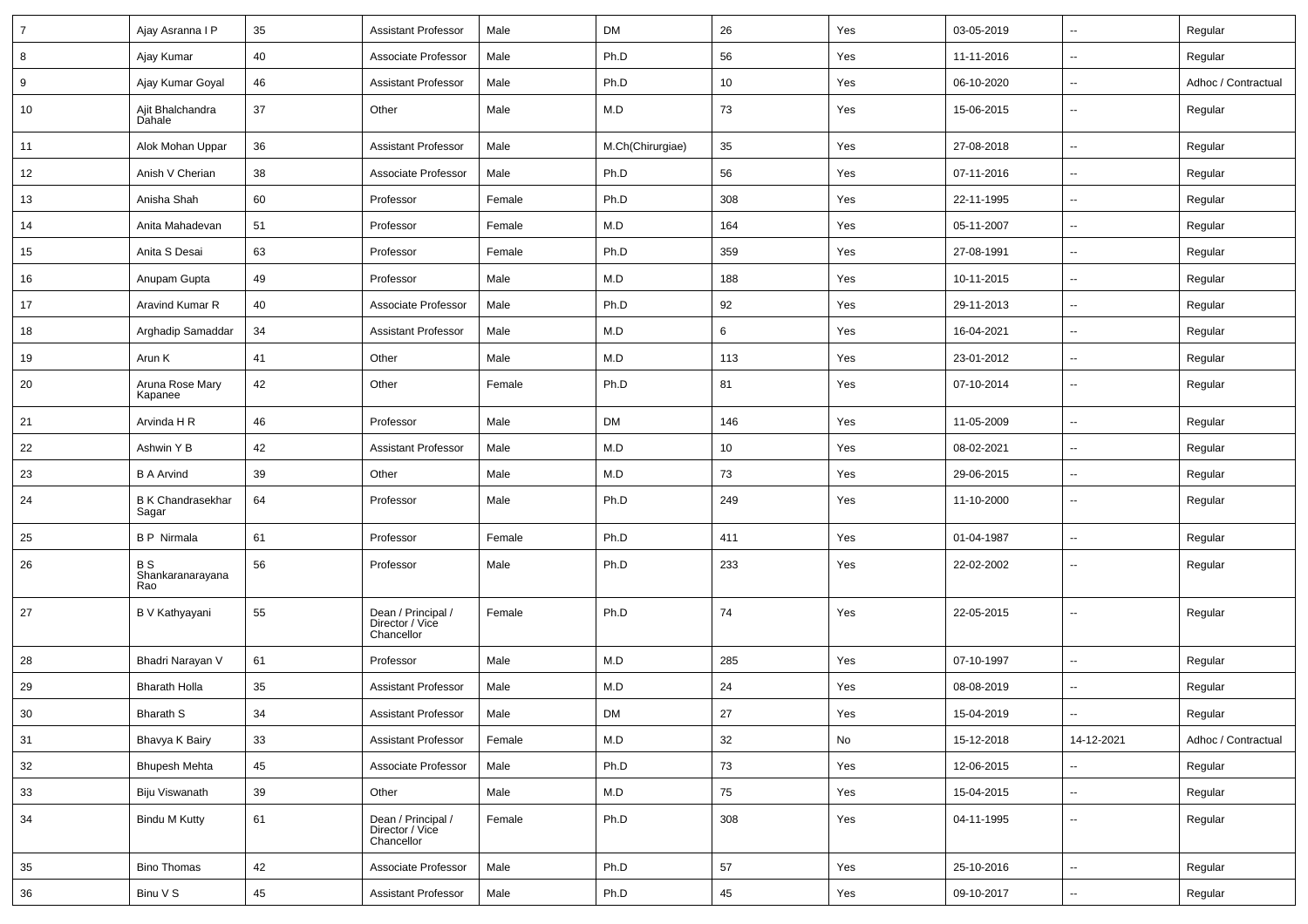| 37 | Binukumar B                     | 46     | Associate Professor        | Male   | Ph.D             | 82  | Yes | 05-09-2014 | ⊶.                       | Regular             |
|----|---------------------------------|--------|----------------------------|--------|------------------|-----|-----|------------|--------------------------|---------------------|
| 38 | C Rajeswari                     | 44     | Lecturer                   | Female | Ph.D             | 105 | Yes | 29-10-2012 | -−                       | Regular             |
| 39 | Chandana                        | 42     | Associate Professor        | Female | <b>DNB</b>       | 74  | Yes | 28-05-2015 | $\overline{\phantom{a}}$ | Regular             |
| 40 | Chandrajit Prasad               | 48     | Professor                  | Male   | DM               | 135 | Yes | 19-04-2010 | $\overline{\phantom{a}}$ | Regular             |
| 41 | Chetan G K                      | 54     | Professor                  | Male   | Ph.D             | 275 | Yes | 24-08-1998 | -−                       | Regular             |
| 42 | Chethan B                       | 37     | <b>Assistant Professor</b> | Male   | <b>DNB</b>       | 35  | Yes | 27-08-2018 | $\sim$                   | Regular             |
| 43 | Chittaranjan<br>Andrade         | 62     | Other                      | Male   | M.D              | 402 | Yes | 01-01-1988 | ⊶.                       | Regular             |
| 44 | Deepak Jayarajan                | 40     | Associate Professor        | Male   | M.D              | 70  | Yes | 02-09-2015 | $\sim$                   | Regular             |
| 45 | Deepak Menon                    | 40     | <b>Assistant Professor</b> | Male   | M.D              | 6   | Yes | 29-04-2021 | --                       | Regular             |
| 46 | Devvarta Kumar                  | 47     | Professor                  | Male   | Ph.D             | 121 | Yes | 15-06-2011 | $\sim$                   | Regular             |
| 47 | Dhanasekara<br>Pandian R        | 57     | Professor                  | Male   | Ph.D             | 270 | Yes | 30-01-1999 | --                       | Regular             |
| 48 | Dhaval Shukla                   | 47     | Professor                  | Male   | M.Ch(Chirurgiae) | 150 | Yes | 24-01-2009 | $\overline{\phantom{a}}$ | Regular             |
| 49 | Dhritiman<br>Chakrabarti        | 35     | Associate Professor        | Male   | DM               | 56  | Yes | 04-11-2016 | --                       | Regular             |
| 50 | Dinakaran D                     | 34     | <b>Assistant Professor</b> | Male   | M.D              | 13  | Yes | 01-10-2020 | -−                       | Adhoc / Contractual |
| 51 | Doniparthi Venkata<br>Seshagiri | 39     | <b>Assistant Professor</b> | Male   | <b>DM</b>        | 35  | Yes | 28-08-2018 | ⊷.                       | Regular             |
| 52 | E Aravind Raj                   | 42     | Other                      | Male   | Ph.D             | 75  | Yes | 15-04-2015 | Ξ.                       | Regular             |
| 53 | Eesha Sharma                    | 36     | <b>Assistant Professor</b> | Female | M.D              | 44  | Yes | 27-11-2017 | ⊶.                       | Adhoc / Contractual |
| 54 | Faheem Arshad                   | 36     | <b>Assistant Professor</b> | Male   | <b>DM</b>        | 12  | Yes | 28-01-2021 | -−                       | Regular             |
| 55 | G Gururaj                       | 65     | Other                      | Male   | M.D              | 413 | No  | 05-02-1987 | 30-04-2021               | Regular             |
| 56 | G<br>Venkatasubramania<br>n     | 46     | Professor                  | Male   | M.D              | 199 | Yes | 21-12-2004 |                          | Regular             |
| 57 | Gaurav Tyagi                    | 34     | <b>Assistant Professor</b> | Male   | M.D              | 17  | Yes | 03-03-2020 | Ξ.                       | Adhoc / Contractual |
| 58 | Gautham Arunachal<br>Udupi      | 39     | Associate Professor        | Male   | M.D              | 45  | Yes | 09-10-2017 | $\overline{\phantom{a}}$ | Regular             |
| 59 | Gautham M S                     | 42     | Other                      | Male   | M.D              | 108 | Yes | 23-07-2012 | $\overline{\phantom{a}}$ | Regular             |
| 60 | Gayathri N                      | 65     | Professor                  | Female | Ph.D             | 387 | No  | 03-04-1989 | 28-02-2021               | Regular             |
| 61 | Geetha Desai                    | 46     | Professor                  | Female | M.D              | 180 | Yes | 17-07-2006 | Щ,                       | Regular             |
| 62 | Girish Baburao<br>Kulkarni      | $47\,$ | Professor                  | Male   | <b>DM</b>        | 180 | Yes | 18-07-2006 | $\sim$                   | Regular             |
| 63 | Gitanjali Narayanan             | 45     | Associate Professor        | Female | Ph.D             | 73  | Yes | 19-06-2015 | $\sim$                   | Regular             |
| 64 | Gobinda Majhi                   | 48     | Associate Professor        | Male   | Ph.D             | 81  | Yes | 10-10-2014 | Щ,                       | Regular             |
| 65 | Gopalakrishna K N               | 44     | Other                      | Male   | <b>DM</b>        | 103 | Yes | 01-12-2012 | щ.                       | Regular             |
| 66 | Guru S                          | $35\,$ | Assistant Professor        | Male   | M.D              | 24  | Yes | 09-08-2019 | щ.                       | Regular             |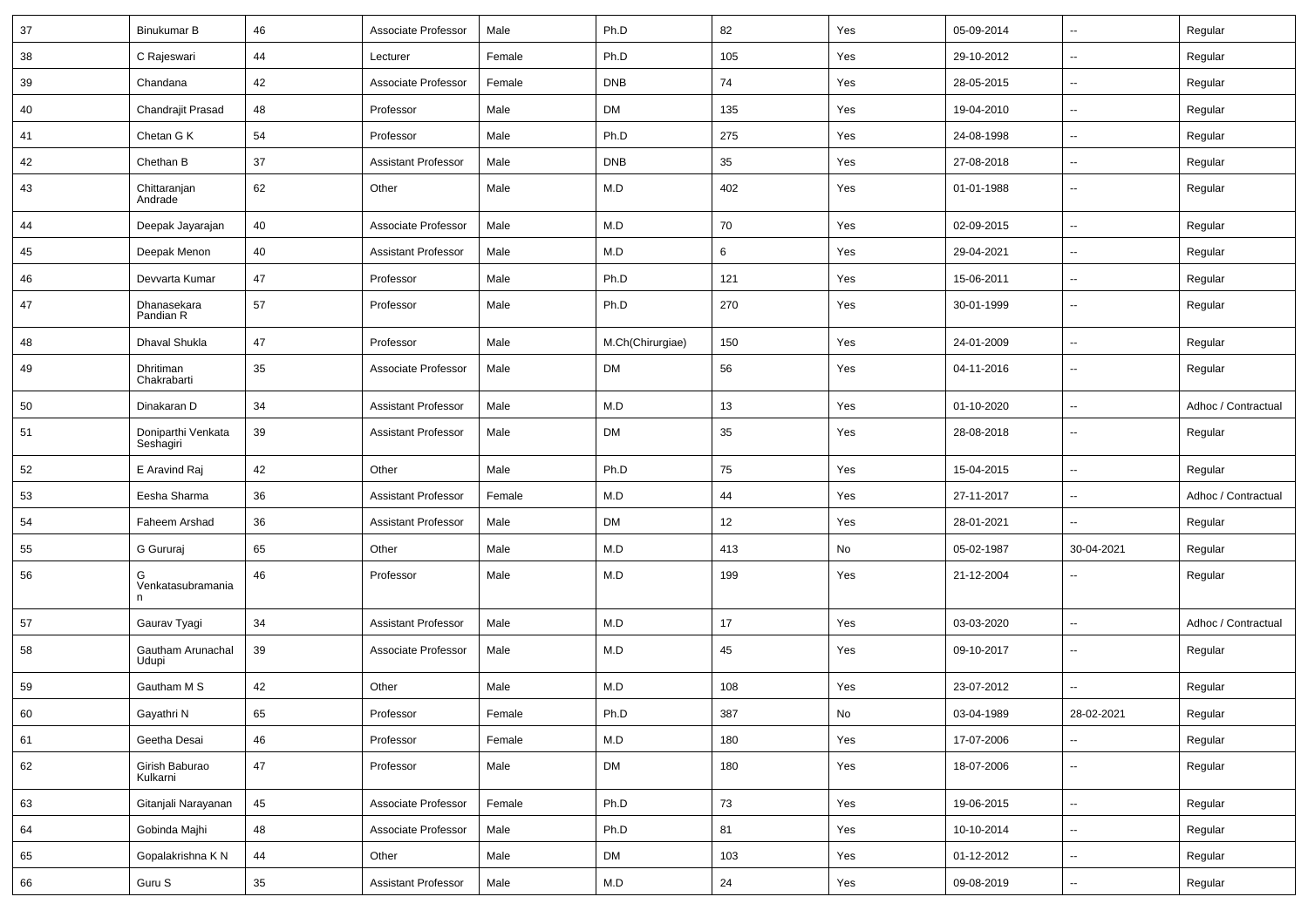| 67 | Gyani Jail Singh<br>Bírua    | 38 | <b>Assistant Professor</b>                          | Male   | M.Ch(Chirurgiae) | 33  | Yes | 11-10-2018 |                          | Regular             |
|----|------------------------------|----|-----------------------------------------------------|--------|------------------|-----|-----|------------|--------------------------|---------------------|
| 68 | Hansashree P                 | 34 | Assistant Professor                                 | Female | <b>DM</b>        | 35  | Yes | 27-08-2018 | $\sim$                   | Regular             |
| 69 | Hareesh Angothu              | 44 | Associate Professor                                 | Male   | M.D              | 73  | Yes | 19-06-2015 | $\sim$                   | Regular             |
| 70 | Harish T                     | 45 | Professor                                           | Male   | M.D              | 163 | Yes | 10-12-2007 | $\overline{\phantom{a}}$ | Regular             |
| 71 | Harsh Deora                  | 33 | <b>Assistant Professor</b>                          | Male   | M.Ch(Chirurgiae) | 27  | Yes | 08-04-2019 | ۰.                       | Regular             |
| 72 | Hemant Bhargav               | 37 | <b>Assistant Professor</b>                          | Male   | Ph.D             | 24  | Yes | 06-08-2019 | $\sim$                   | Regular             |
| 73 | Hima Shriniwas<br>Pendharkar | 46 | Professor                                           | Female | <b>DM</b>        | 119 | Yes | 30-08-2011 | $\sim$                   | Regular             |
| 74 | Himani Kashyap               | 39 | Associate Professor                                 | Female | Ph.D             | 52  | Yes | 10-03-2017 | $\sim$                   | Regular             |
| 75 | Indira Devi B                | 63 | Dean / Principal /<br>Director / Vice<br>Chancellor | Female | M.Ch(Chirurgiae) | 333 | Yes | 13-10-1993 | --                       | Regular             |
| 76 | Indrani Datta                | 46 | Associate Professor                                 | Female | Ph.D             | 81  | Yes | 31-10-2014 | $\sim$                   | Regular             |
| 77 | J Keshav Kumar               | 54 | Professor                                           | Male   | Ph.D             | 192 | Yes | 07-07-2005 | Ξ.                       | Regular             |
| 78 | Jagadisha Thirthalli         | 50 | Professor                                           | Male   | M.D              | 233 | Yes | 25-02-2002 | $\sim$                   | Regular             |
| 79 | Jaisoorya T S                | 48 | Other                                               | Male   | M.D              | 74  | Yes | 28-05-2015 | $\sim$                   | Regular             |
| 80 | Jamuna Rajeswaran            | 60 | Professor                                           | Female | Ph.D             | 307 | Yes | 01-12-1995 | Ξ.                       | Regular             |
| 81 | Janardhana N                 | 48 | Professor                                           | Male   | Ph.D             | 134 | Yes | 12-05-2010 | $\mathbf{u}$             | Regular             |
| 82 | Janardhana Reddy<br>Y C      | 58 | Professor                                           | Male   | M.D              | 308 | Yes | 22-11-1995 | $\sim$                   | Regular             |
| 83 | Janardhanan C N              | 39 | Other                                               | Male   | M.D              | 75  | No  | 15-04-2015 | 31-01-2022               | Regular             |
| 84 | Jayakumar C                  | 47 | Associate Professor                                 | Male   | Ph.D             | 57  | Yes | 25-10-2016 | ۰.                       | Regular             |
| 85 | Jayant Mahadevan             | 35 | <b>Assistant Professor</b>                          | Male   | <b>DM</b>        | 29  | Yes | 13-02-2019 | $\sim$                   | Adhoc / Contractual |
| 86 | Jeeva S                      | 38 | Lecturer                                            | Female | Ph.D             | 103 | Yes | 05-12-2012 | $\overline{\phantom{a}}$ | Regular             |
| 87 | Jitender Saini               | 47 | Professor                                           | Male   | <b>DM</b>        | 138 | Yes | 11-01-2010 | Ξ.                       | Regular             |
| 88 | John P John                  | 51 | Professor                                           | Male   | M.D              | 225 | Yes | 03-10-2002 | $\sim$                   | Regular             |
| 89 | John Vijay Sagar K           | 45 | Professor                                           | Male   | M.D              | 134 | Yes | 17-05-2010 | $\sim$                   | Regular             |
| 90 | Jyotsna Agrawal              | 44 | Associate Professor                                 | Female | Ph.D             | 71  | Yes | 20-08-2015 | $\sim$                   | Regular             |
| 91 | K Janaki Raman               | 41 | <b>Assistant Professor</b>                          | Male   | Ph.D             | 46  | Yes | 08-09-2017 | $\overline{\phantom{a}}$ | Regular             |
| 92 | K N Jayanthi                 | 53 | Lecturer                                            | Female | Ph.D             | 166 | Yes | 05-09-2007 | $\sim$                   | Regular             |
| 93 | K R Madhusudan<br>Reddy      | 56 | Professor                                           | Male   | M.D              | 259 | Yes | 10-12-1999 | Ξ.                       | Regular             |
| 94 | K S Meena                    | 46 | Other                                               | Female | Ph.D             | 103 | Yes | 05-12-2012 | Ш,                       | Regular             |
| 95 | K Sekar                      | 64 | Professor                                           | Male   | M.D              | 227 | No  | 29-08-2002 | 31-08-2021               | Regular             |
| 96 | Kanmani TR                   | 53 | Associate Professor                                 | Female | Ph.D             | 56  | Yes | 04-11-2016 | ц.                       | Regular             |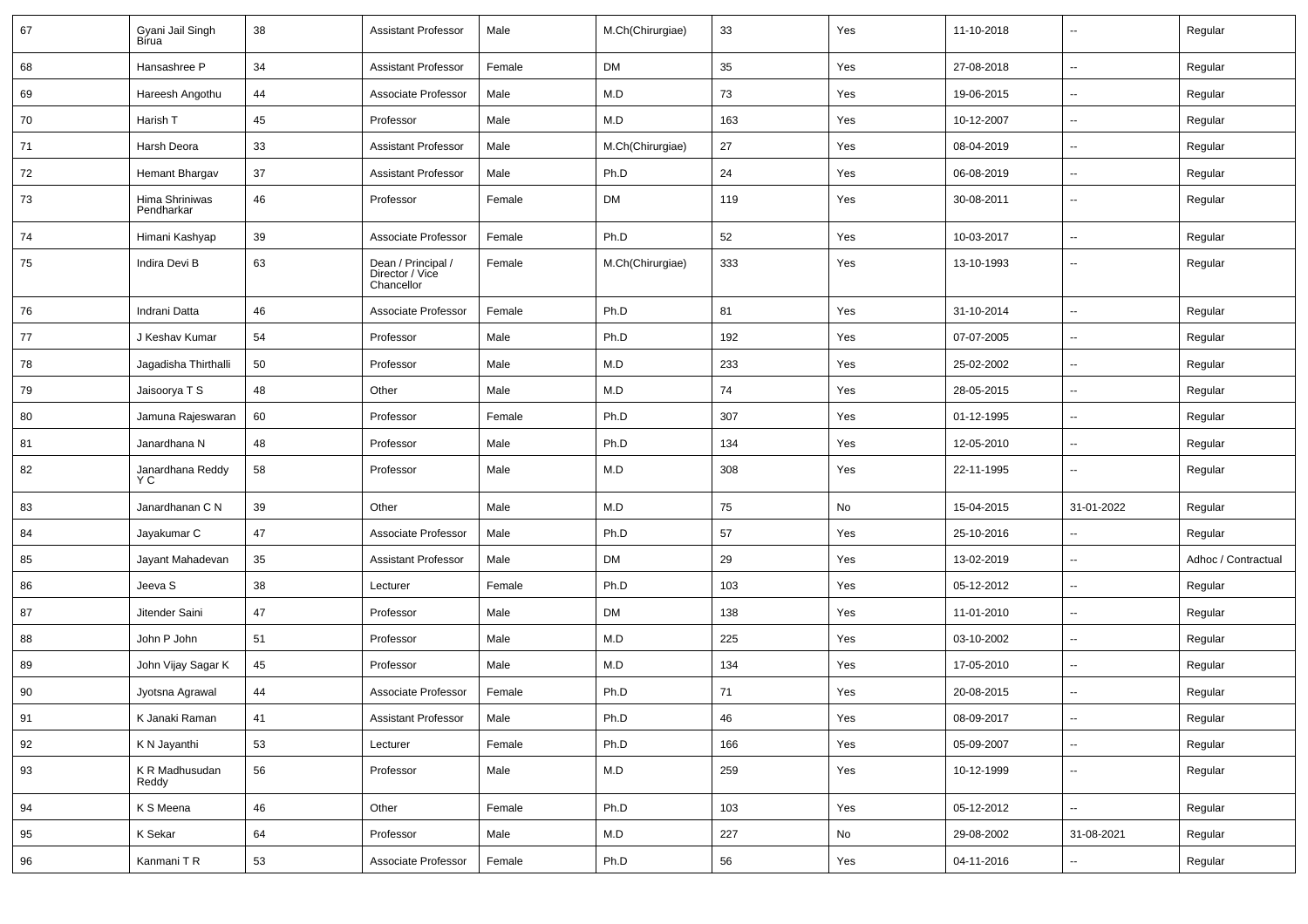| 97  | Kannepalli<br>Venkatalaxmi<br>Narasinga Rao | 48 | Professor                  | Male   | M.Ch(Chirurgiae)        | 157 | Yes | 13-06-2008 |                          | Regular |
|-----|---------------------------------------------|----|----------------------------|--------|-------------------------|-----|-----|------------|--------------------------|---------|
| 98  | Karthik K                                   | 34 | <b>Assistant Professor</b> | Male   | M.D                     | 31  | Yes | 07-01-2019 | $\sim$                   | Regular |
| 99  | Kaviraja Udupa                              | 45 | Other                      | Male   | Ph.D                    | 50  | Yes | 29-05-2017 | $\overline{\phantom{a}}$ | Regular |
| 100 | Kavita V Jangam                             | 43 | Associate Professor        | Female | Ph.D                    | 75  | Yes | 09-04-2015 | $\overline{\phantom{a}}$ | Regular |
| 101 | Kimneihat Vaiphei                           | 40 | <b>Assistant Professor</b> | Female | Ph.D                    | 45  | Yes | 16-10-2017 | $\sim$                   | Regular |
| 102 | Kishore Kumar<br>Ramakrishna                | 46 | Professor                  | Male   | Ph.D                    | 24  | Yes | 06-08-2019 | --                       | Regular |
| 103 | Krishna Prasad M                            | 40 | Other                      | Male   | M.D                     | 74  | Yes | 14-05-2015 | $\overline{\phantom{a}}$ | Regular |
| 104 | Kuppan<br>Gokulakrishnan                    | 42 | <b>Assistant Professor</b> | Male   | Ph.D                    | 26  | Yes | 10-05-2019 | $\overline{\phantom{a}}$ | Regular |
| 105 | L Ponnuchamy                                | 51 | <b>Assistant Professor</b> | Male   | Ph.D                    | 35  | Yes | 31-08-2018 | ÷.                       | Regular |
| 106 | Latha K                                     | 35 | <b>Assistant Professor</b> | Female | M.D                     | 35  | Yes | 27-08-2018 | $\sim$                   | Regular |
| 107 | Laxmi T Rao                                 | 52 | Professor                  | Female | Ph.D                    | 198 | Yes | 07-01-2005 | $\overline{\phantom{a}}$ | Regular |
| 108 | Lingaraju T S                               | 38 | <b>Assistant Professor</b> | Male   | M.Ch(Chirurgiae)        | 27  | Yes | 30-04-2019 | $\overline{\phantom{a}}$ | Regular |
| 109 | Madhu N                                     | 40 | Other                      | Female | DM                      | 109 | Yes | 27-06-2012 | $\overline{\phantom{a}}$ | Regular |
| 110 | Mahendra Prakash<br>Sharma                  | 64 | Professor                  | Male   | Ph.D                    | 415 | No  | 15-12-1986 | 30-09-2021               | Regular |
| 111 | Malla Bhaskara Rao                          | 61 | Professor                  | Male   | <b>DNB</b>              | 110 | Yes | 31-05-2012 | $\overline{\phantom{a}}$ | Regular |
| 112 | Manish Beniwal                              | 37 | Other                      | Male   | M.Ch(Chirurgiae)        | 75  | Yes | 15-04-2015 | $\sim$                   | Regular |
| 113 | Manjula M                                   | 50 | Professor                  | Female | Ph.D                    | 173 | Yes | 06-02-2007 | $\sim$                   | Regular |
| 114 | Manjunatha M V                              | 48 | Associate Professor        | Male   | Ph.D                    | 46  | Yes | 07-09-2017 | $\overline{\phantom{a}}$ | Regular |
| 115 | Manjunatha N                                | 46 | Other                      | Male   | M.D                     | 81  | Yes | 01-10-2014 | $\overline{\phantom{a}}$ | Regular |
| 116 | Manoj Kumar                                 | 41 | <b>Assistant Professor</b> | Male   | Ph.D                    | 22  | Yes | 03-10-2019 | $\sim$                   | Regular |
| 117 | Manoj Kumar<br>Sharma                       | 50 | Professor                  | Male   | Ph.D                    | 179 | Yes | 31-08-2016 | --                       | Regular |
| 118 | Marimuthu P                                 | 61 | Professor                  | Male   | Ph.D                    | 186 | Yes | 25-01-2006 | $\overline{\phantom{a}}$ | Regular |
| 119 | Mariyamma Philip                            | 46 | Associate Professor        | Female | Ph.D                    | 150 | Yes | 07-01-2009 | $\overline{a}$           | Regular |
| 120 | Mathew Varghese                             | 65 | Other                      | Male   | M.D                     | 411 | No  | 13-04-1987 | 31-07-2021               | Regular |
| 121 | Mathivanan Jothi                            | 41 | Associate Professor        | Male   | Ph.D                    | 54  | Yes | 05-01-2017 | $\sim$                   | Regular |
| 122 | Maya Dattatraya<br>Bhat                     | 42 | Professor                  | Female | <b>DM</b>               | 123 | Yes | 19-04-2011 | Щ,                       | Regular |
| 123 | Meeka Khanna                                | 42 | Other                      | Female | M.D                     | 114 | Yes | 09-01-2012 | $\sim$                   | Regular |
| 124 | Monojit Debnath                             | 45 | Other                      | Male   | Ph.D                    | 114 | Yes | 30-01-2012 | $\sim$                   | Regular |
| 125 | Muralidharan K                              | 44 | Professor                  | Male   | M.D                     | 173 | Yes | 05-02-2007 | $\sim$                   | Regular |
| 126 | N Girish                                    | 53 | Professor                  | Male   | $\mathsf{M}.\mathsf{D}$ | 226 | Yes | 02-09-2002 | $\sim$                   | Regular |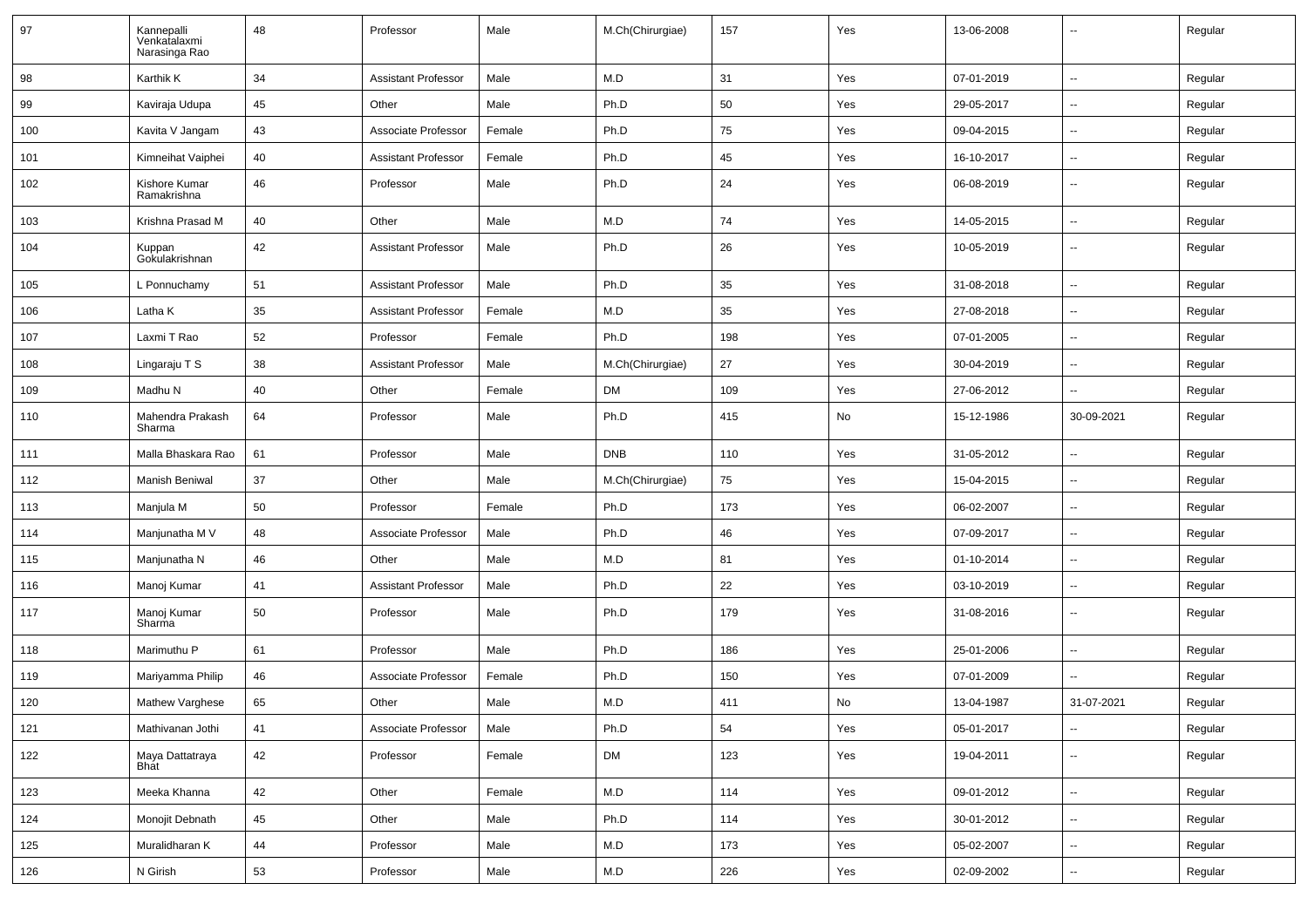| 127 | Nagarathna S                | 56 | Professor                                           | Female | M.D              | 245            | Yes | 08-02-2001 | $\overline{\phantom{a}}$ | Regular             |
|-----|-----------------------------|----|-----------------------------------------------------|--------|------------------|----------------|-----|------------|--------------------------|---------------------|
| 128 | Nalini A                    | 57 | Professor                                           | Female | <b>DM</b>        | 259            | Yes | 10-12-1999 | Ξ.                       | Regular             |
| 129 | Nandakumar D N              | 46 | Professor                                           | Male   | M.D              | 139            | Yes | 09-12-2009 | --                       | Regular             |
| 130 | Nandeesh B N                | 43 | Other                                               | Male   | M.D              | 81             | Yes | 27-10-2014 | -−                       | Regular             |
| 131 | Naren Prahlada Rao          | 40 | Other                                               | Male   | M.D              | 75             | Yes | 29-04-2015 | ⊷.                       | Regular             |
| 132 | Naveen Kumar C              | 46 | Professor                                           | Male   | M.D              | 134            | Yes | 01-05-2010 | $\overline{\phantom{a}}$ | Regular             |
| 133 | Navin B P                   | 36 | <b>Assistant Professor</b>                          | Male   | M.D              | 27             | Yes | 22-04-2019 | $\sim$                   | Adhoc / Contractual |
| 134 | Netravathi M                | 44 | Professor                                           | Female | <b>DM</b>        | 121            | Yes | 01-06-2011 | $\sim$                   | Regular             |
| 135 | Nishanth Sadashiva          | 36 | Other                                               | Male   | M.Ch(Chirurgiae) | 75             | Yes | 15-04-2015 | -−                       | Regular             |
| 136 | Nithya Poornima M           | 41 | Associate Professor                                 | Female | Ph.D             | 73             | No  | 05-06-2015 | 30-06-2021               | Regular             |
| 137 | Nitin Anand                 | 41 | Other                                               | Male   | Ph.D             | 75             | Yes | 15-04-2015 | $\overline{\phantom{a}}$ | Regular             |
| 138 | Nitish Kamble               | 41 | Associate Professor                                 | Male   | <b>DM</b>        | 57             | Yes | 27-10-2016 | Ξ.                       | Regular             |
| 139 | Nupur Pruthi                | 44 | Professor                                           | Male   | M.Ch(Chirurgiae) | 157            | Yes | 05-06-2008 | $\overline{\phantom{a}}$ | Regular             |
| 140 | P S Mathuranath             | 54 | Professor                                           | Male   | <b>DM</b>        | 104            | Yes | 30-11-2012 | ⊷.                       | Regular             |
| 141 | Padavattan<br>Sivaraman     | 43 | <b>Assistant Professor</b>                          | Male   | Ph.D             | 45             | Yes | 23-10-2017 | --                       | Regular             |
| 142 | Padmanabhan<br>Balasundaram | 57 | Professor                                           | Male   | Ph.D             | 112            | Yes | 12-03-2012 | $\overline{\phantom{a}}$ | Regular             |
| 143 | Pardeep Kumar               | 38 | Associate Professor                                 | Male   | Ph.D             | 42             | Yes | 01-01-2018 | --                       | Regular             |
| 144 | Parmatma Prasad<br>Tripathi | 37 | <b>Assistant Professor</b>                          | Male   | M.D              | $\overline{7}$ | Yes | 01-01-2021 | ⊷.                       | Regular             |
| 145 | Paulomi M Sudhir            | 50 | Professor                                           | Female | Ph.D             | 252            | Yes | 04-07-2000 | $\overline{\phantom{a}}$ | Regular             |
| 146 | Pooja M                     | 36 | Associate Professor                                 | Female | <b>DM</b>        | 70             | Yes | 14-09-2015 | $\overline{\phantom{a}}$ | Regular             |
| 147 | Poornima Bhola              | 51 | Professor                                           | Female | Ph.D             | 119            | Yes | 11-08-2011 | -−                       | Regular             |
| 148 | Prabha S Chandra            | 59 | Associate Dean                                      | Female | M.D              | 339            | Yes | 02-04-1993 | $\sim$                   | Regular             |
| 149 | Prabhat Kumar<br>Chand      | 49 | Professor                                           | Male   | M.D              | 164            | Yes | 03-11-2007 | ⊷.                       | Regular             |
| 150 | Prabu Raj A R               | 42 | Other                                               | Male   | M.Ch(Chirurgiae) | 114            | Yes | 27-01-2012 | $\overline{\phantom{a}}$ | Regular             |
| 151 | Pradeep B S                 | 45 | Professor                                           | Male   | M.D              | 102            | Yes | 02-01-2013 | $\overline{\phantom{a}}$ | Regular             |
| 152 | Pradeep Y                   | 37 | <b>Assistant Professor</b>                          | Male   | Ph.D             | 92             | Yes | 27-11-2013 | ш,                       | Regular             |
| 153 | Pramod Kumar Pal            | 60 | Professor                                           | Male   | DM               | 258            | Yes | 01-01-2000 | $\sim$                   | Regular             |
| 154 | Prasanthi Nattala           | 48 | Other                                               | Female | Ph.D             | 115            | Yes | 26-12-2011 | $\sim$                   | Regular             |
| 155 | Pratibha Swamy              | 50 | Associate Professor                                 | Female | Ph.D             | 145            | Yes | 08-06-2009 | $\sim$                   | Regular             |
| 156 | Pratima Murthy              | 60 | Dean / Principal /<br>Director / Vice<br>Chancellor | Female | M.D              | 329            | Yes | 01-02-1994 | ⊷.                       | Regular             |
| 157 | Preeti Jacob                | 40 | Associate Professor                                 | Female | <b>DM</b>        | 74             | Yes | 01-05-2015 | н.                       | Regular             |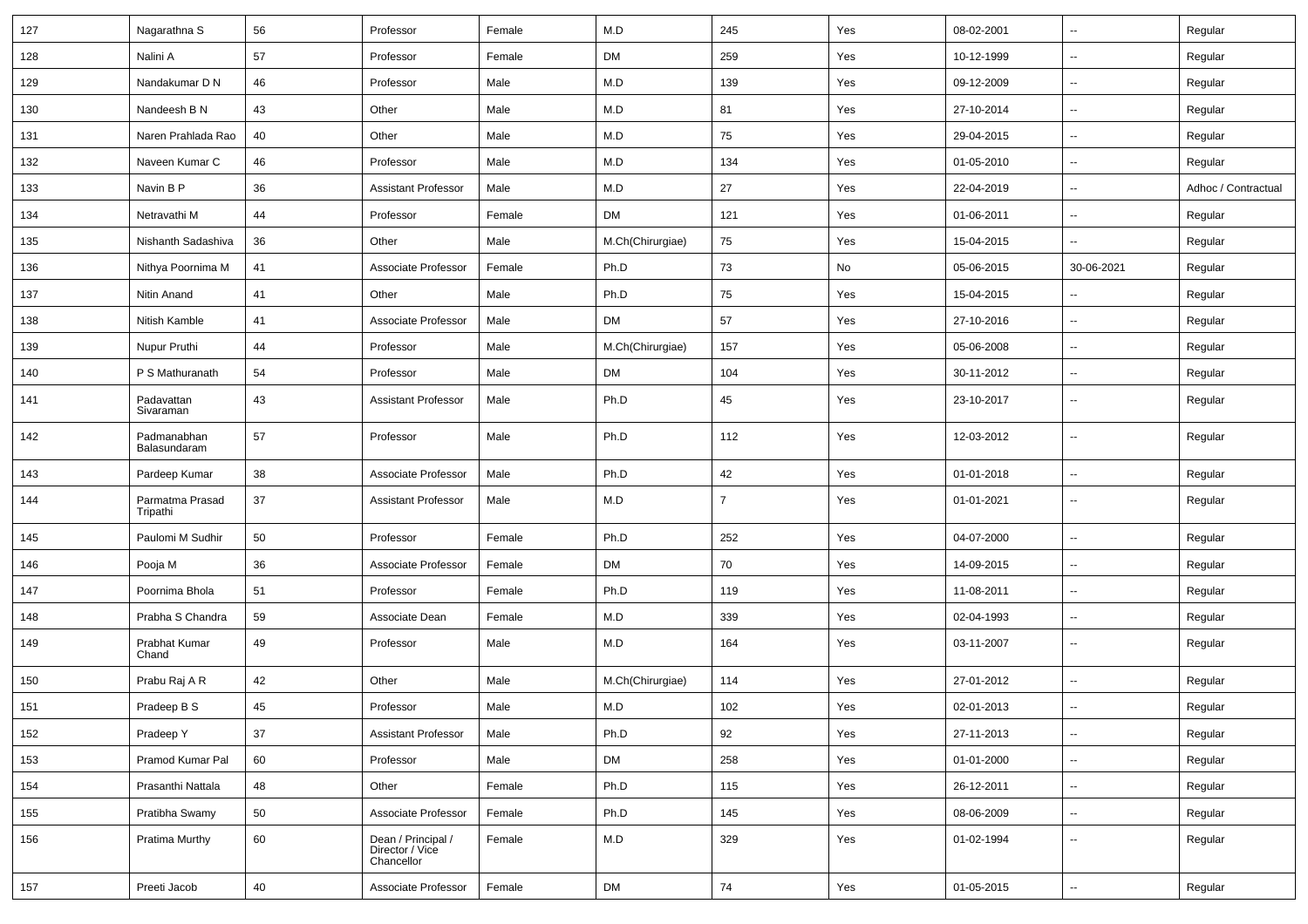| 158 | Preeti Sinha                  | 41 | Other                                               | Female | M.D       | 107 | Yes | 21-08-2012 | $\sim$                   | Regular |
|-----|-------------------------------|----|-----------------------------------------------------|--------|-----------|-----|-----|------------|--------------------------|---------|
| 159 | Pritam Raja                   | 31 | <b>Assistant Professor</b>                          | Male   | <b>DM</b> | 12  | Yes | 11-01-2021 | $\sim$                   | Regular |
| 160 | Priya Baby                    | 39 | Lecturer                                            | Female | Ph.D      | 157 | Yes | 07-07-2008 | $\overline{\phantom{a}}$ | Regular |
| 161 | Priya Treesa<br>Thomas        | 42 | Other                                               | Female | Ph.D      | 75  | Yes | 15-04-2015 | $\overline{\phantom{a}}$ | Regular |
| 162 | Priyamvada Sharma             | 49 | <b>Assistant Professor</b>                          | Female | Ph.D      | 27  | Yes | 01-04-2019 | $\overline{\phantom{a}}$ | Regular |
| 163 | R Subasree                    | 40 | Other                                               | Female | <b>DM</b> | 114 | Yes | 19-01-2012 | $\overline{\phantom{a}}$ | Regular |
| 164 | Radhakrishnan<br>Govindan     | 45 | Associate Professor                                 | Male   | Ph.D      | 82  | Yes | 26-09-2014 | $\mathbf{u}$             | Regular |
| 165 | Radhakrishnan M               | 46 | Professor                                           | Male   | <b>DM</b> | 189 | Yes | 27-10-2005 | $\overline{\phantom{a}}$ | Regular |
| 166 | Raghavendra K                 | 41 | Associate Professor                                 | Male   | <b>DM</b> | 35  | Yes | 01-08-2018 | $\overline{\phantom{a}}$ | Regular |
| 167 | Rajakumari P Reddy            | 42 | Associate Professor                                 | Female | Ph.D      | 75  | Yes | 15-04-2015 | $\sim$                   | Regular |
| 168 | Rajeeb Kumar<br>Mishra        | 35 | <b>Assistant Professor</b>                          | Male   | DM        | 27  | Yes | 23-04-2019 | -−                       | Regular |
| 169 | Rajendra K M                  | 37 | <b>Assistant Professor</b>                          | Male   | <b>DM</b> | 35  | Yes | 27-08-2018 | Ξ.                       | Regular |
| 170 | Rashmi A                      | 42 | Associate Professor                                 | Female | M.D       | 45  | Yes | 09-10-2017 | $\overline{\phantom{a}}$ | Regular |
| 171 | Ravi Yadav                    | 45 | Professor                                           | Male   | DM        | 152 | Yes | 10-11-2008 | -−                       | Regular |
| 172 | Ravikant Gajanan<br>Pinjarkar | 40 | <b>Assistant Professor</b>                          | Male   | Ph.D      | 22  | Yes | 14-10-2019 | $\overline{\phantom{a}}$ | Regular |
| 173 | Ravindra P N                  | 46 | Associate Professor                                 | Male   | Ph.D      | 20  | Yes | 16-12-2019 | $\overline{\phantom{a}}$ | Regular |
| 174 | Ravindranadh<br>Chowdary M    | 34 | Other                                               | Male   | <b>DM</b> | 73  | Yes | 30-06-2015 | $\overline{\phantom{a}}$ | Regular |
| 175 | Ravish H                      | 38 | <b>Assistant Professor</b>                          | Male   | M.D       | 56  | Yes | 09-11-2016 | $\overline{\phantom{a}}$ | Regular |
| 176 | Reeta Subramaniam<br>Mani     | 48 | Professor                                           | Female | M.D       | 123 | Yes | 15-04-2011 | $\sim$                   | Regular |
| 177 | Rita Christopher              | 64 | Other                                               | Female | M.D       | 338 | No  | 12-05-1993 | 31-12-2021               | Regular |
| 178 | Rohan R Mahale                | 38 | Associate Professor                                 | Male   | <b>DM</b> | 30  | Yes | 09-01-2019 |                          | Regular |
| 179 | Rohini M Surve                | 39 | Other                                               | Female | M.D       | 82  | Yes | 29-09-2014 | $\overline{\phantom{a}}$ | Regular |
| 180 | Roopesh B N                   | 49 | Other                                               | Male   | Ph.D      | 122 | Yes | 16-05-2011 | $\overline{\phantom{a}}$ | Regular |
| 181 | Rose Dawn Bharath             | 46 | Professor                                           | Female | DM        | 157 | Yes | 09-06-2008 | --                       | Regular |
| 182 | S Valliammal                  | 45 | Lecturer                                            | Female | Ph.D      | 105 | Yes | 26-10-2012 | $\sim$                   | Regular |
| 183 | Sailaxmi Gandhi               | 58 | Professor                                           | Female | Ph.D      | 389 | Yes | 20-02-1989 | $\sim$                   | Regular |
| 184 | Sandhya M                     | 42 | Other                                               | Female | DM        | 74  | Yes | 01-05-2015 | $\sim$                   | Regular |
| 185 | Sangeetha R P                 | 34 | <b>Assistant Professor</b>                          | Female | <b>DM</b> | 19  | Yes | 23-12-2019 | $\overline{\phantom{a}}$ | Regular |
| 186 | Sanjeev Jain                  | 63 | Dean / Principal /<br>Director / Vice<br>Chancellor | Male   | M.D       | 425 | Yes | 20-02-1986 | -−                       | Regular |
| 187 | Sanjeev Kumar<br>Manikappa    | 46 | <b>Assistant Professor</b>                          | Male   | Ph.D      | 24  | Yes | 07-08-2019 | $\overline{\phantom{a}}$ | Regular |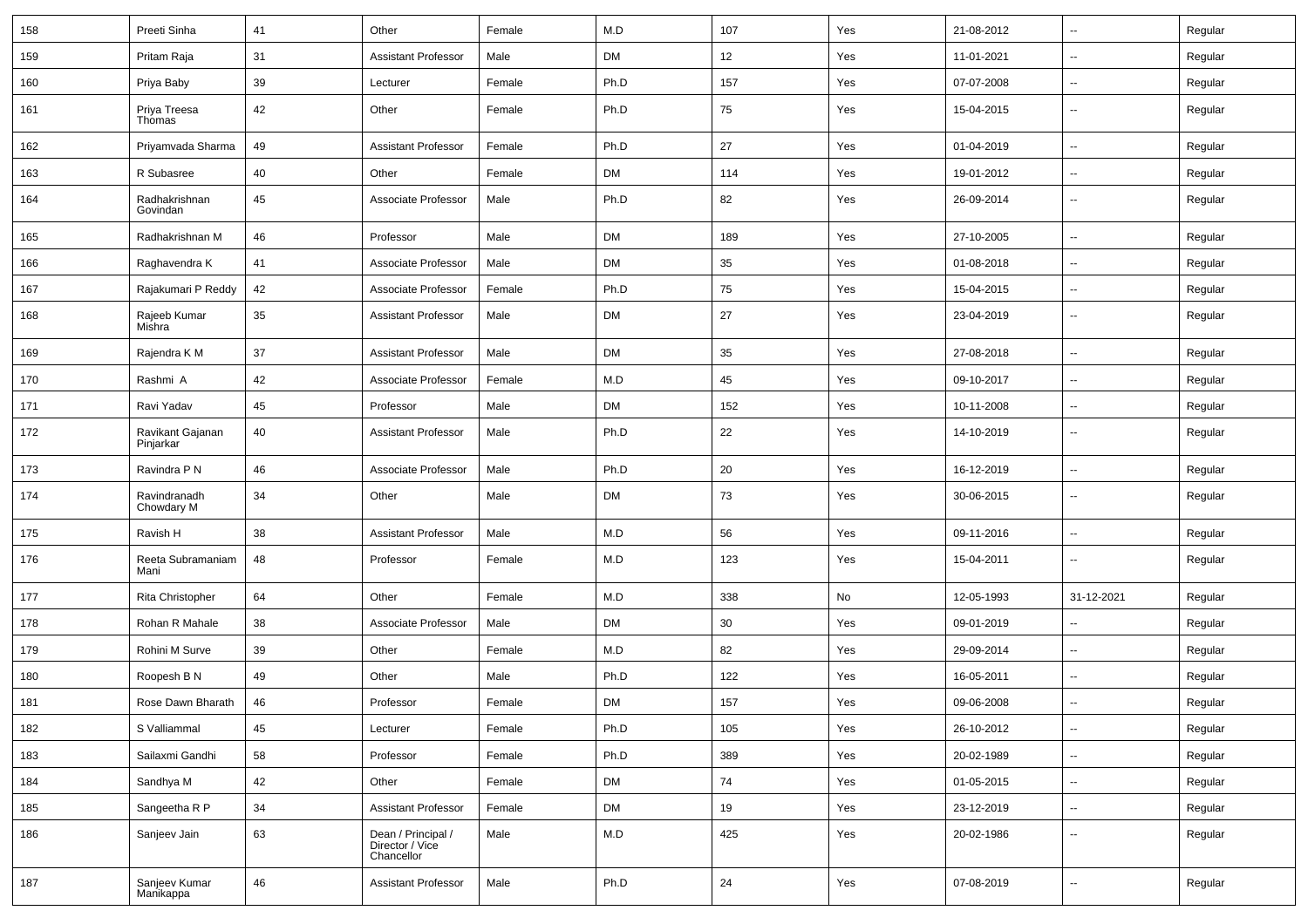| 188 | Sanjib Sinha                 | 54 | Professor                  | Male   | <b>DM</b>  | 245 | Yes | 01-02-2001 | ⊷.                       | Regular             |
|-----|------------------------------|----|----------------------------|--------|------------|-----|-----|------------|--------------------------|---------------------|
| 189 | Santosh Loganathan           | 45 | Professor                  | Male   | M.D        | 115 | Yes | 31-12-2011 | $\mathbf{u}$             | Regular             |
| 190 | Sarada<br>Subramanian        | 53 | Professor                  | Female | Ph.D       | 225 | Yes | 03-10-2002 | --                       | Regular             |
| 191 | Saraswati Nashi              | 33 | Associate Professor        | Female | DM         | 46  | Yes | 13-09-2017 | --                       | Regular             |
| 192 | Sathyaprabha T N             | 55 | Professor                  | Female | M.D        | 247 | Yes | 01-12-2000 | --                       | Regular             |
| 193 | Satish Chandra<br>Girimaji   | 65 | Other                      | Male   | M.D        | 439 | No  | 20-12-1984 | 30-06-2021               | Regular             |
| 194 | Seema Mehrotra               | 54 | Professor                  | Female | Ph.D       | 226 | Yes | 19-09-2002 | ÷.                       | Regular             |
| 195 | Seena V                      | 40 | Assistant Professor        | Female | DM         | 28  | Yes | 22-03-2019 | ⊶.                       | Regular             |
| 196 | Senthil Amudhan R            | 39 | Other                      | Male   | M.D        | 107 | Yes | 03-08-2012 | н.                       | Regular             |
| 197 | Shanivaram Reddy<br>ĸ        | 41 | Associate Professor        | Male   | Ph.D       | 46  | Yes | 12-09-2017 | $\sim$                   | Regular             |
| 198 | Shantala Hegde               | 42 | Other                      | Female | Ph.D       | 75  | Yes | 09-04-2015 | $\sim$                   | Regular             |
| 199 | Shekhar P Seshadri           | 64 | Other                      | Male   | M.D        | 425 | No  | 20-02-1986 | 30-11-2021               | Regular             |
| 200 | Shilpa Rao                   | 36 | <b>Assistant Professor</b> | Female | M.D        | 28  | Yes | 11-03-2019 | Ξ.                       | Adhoc / Contractual |
| 201 | Shivarama<br>Varambally      | 46 | Professor                  | Male   | M.D        | 170 | Yes | 30-05-2007 | $\mathbf{u}$             | Regular             |
| 202 | Shoba Sreenath<br>Meera      | 34 | <b>Assistant Professor</b> | Female | Ph.D       | 21  | Yes | 11-11-2019 | $\sim$                   | Regular             |
| 203 | Shreedevi Athyadi<br>Uthayya | 47 | <b>Assistant Professor</b> | Female | Ph.D       | 35  | Yes | 27-08-2018 | ÷.                       | Regular             |
| 204 | Shripad A Patil              | 61 | Associate Dean             | Male   | M.D        | 58  | Yes | 11-11-1991 | $\mathbf{u}$             | Regular             |
| 205 | Shweta S Naik                | 36 | <b>Assistant Professor</b> | Female | <b>DM</b>  | 53  | Yes | 01-02-2017 | ⊷.                       | Regular             |
| 206 | Shwethashri KR               | 38 | <b>Assistant Professor</b> | Female | DM         | 27  | Yes | 10-04-2019 | ⊷.                       | Regular             |
| 207 | Shyam Sundar A               | 41 | Professor                  | Male   | M.D        | 122 | Yes | 27-05-2011 | $\sim$                   | Regular             |
| 208 | Sinu Ezhumalai               | 41 | Professor                  | Male   | Ph.D       | 74  | Yes | 13-05-2015 | ⊷.                       | Regular             |
| 209 | Sivakumar P T                | 44 | Professor                  | Male   | M.D        | 182 | Yes | 10-05-2006 | --                       | Regular             |
| 210 | Sivakumar T                  | 38 | Other                      | Male   | M.D        | 103 | Yes | 15-12-2012 | $\sim$                   | Regular             |
| 211 | Sojan Antony                 | 39 | Associate Professor        | Male   | Ph.D       | 56  | Yes | 03-11-2016 | $\sim$                   | Regular             |
| 212 | Sonia Bansal                 | 43 | Associate Professor        | Female | <b>DNB</b> | 83  | Yes | 30-08-2014 | Щ,                       | Regular             |
| 213 | Sreyoshi Ghosh               | 34 | <b>Assistant Professor</b> | Female | M.D        | 30  | No  | 06-02-2019 | 05-02-2022               | Adhoc / Contractual |
| 214 | Sriganesh K                  | 44 | Professor                  | Male   | <b>DM</b>  | 123 | Yes | 19-04-2011 | $\overline{\phantom{a}}$ | Regular             |
| 215 | Srijithesh P R               | 46 | Other                      | Female | <b>DM</b>  | 55  | Yes | 30-12-2016 | н.                       | Regular             |
| 216 | Srikumar B N                 | 44 | Other                      | Male   | Ph.D       | 73  | Yes | 20-06-2015 | $\sim$                   | Regular             |
| 217 | Srinivas Bharath M           | 49 | Professor                  | Male   | Ph.D       | 193 | Yes | 30-06-2005 | щ.                       | Regular             |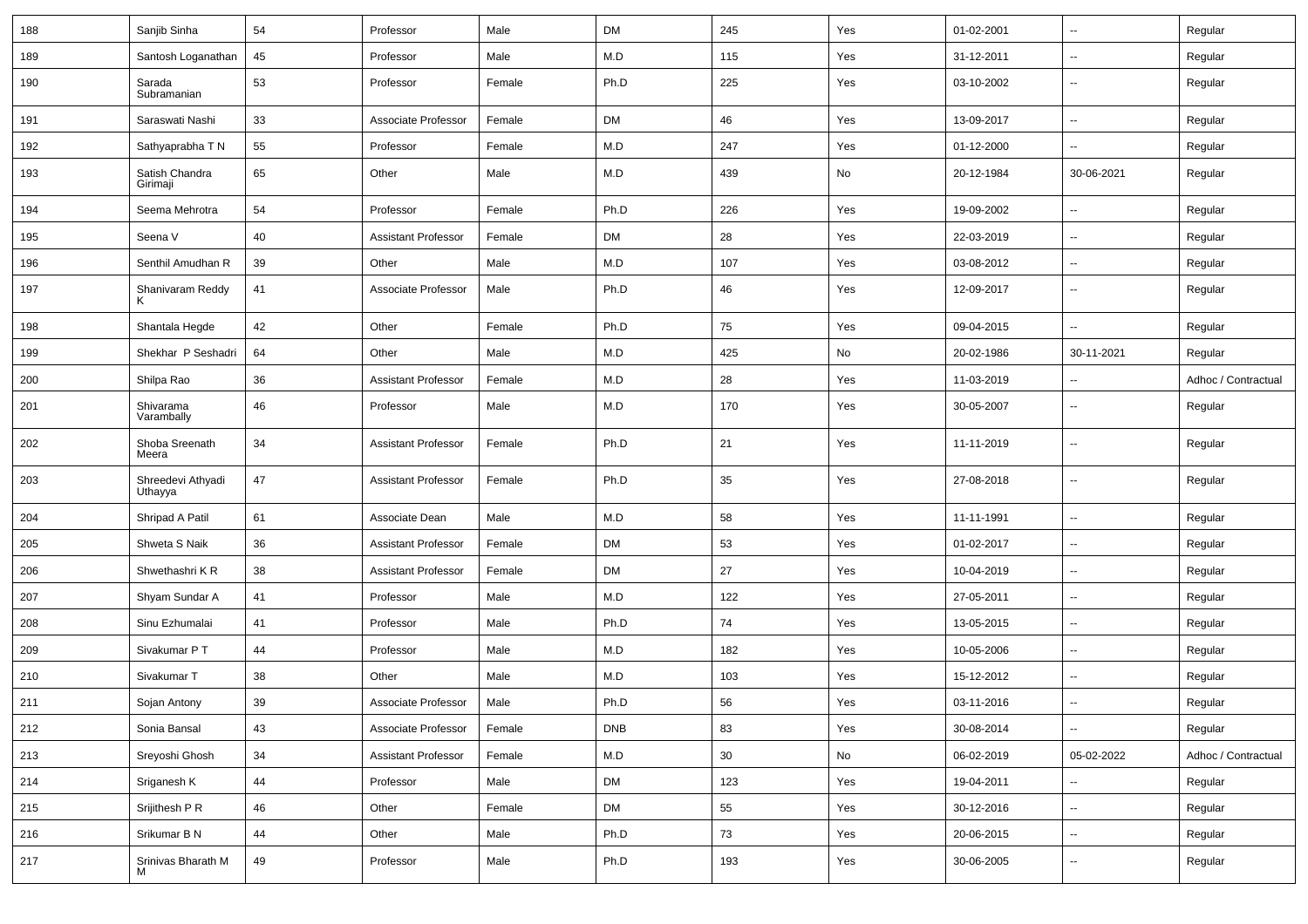| 218 | Subhas Kanti Konar        | 41 | Associate Professor        | Male   | M.Ch(Chirurgiae) | 55  | Yes | 01-12-2016 | ⊶.                       | Regular |
|-----|---------------------------|----|----------------------------|--------|------------------|-----|-----|------------|--------------------------|---------|
| 219 | Sudhir V                  | 43 | Other                      | Male   | M.D              | 114 | Yes | 24-01-2012 | -−                       | Regular |
| 220 | Suman L N                 | 60 | Professor                  | Female | Ph.D             | 308 | Yes | 23-11-1995 | -−                       | Regular |
| 221 | Sundarnag Ganjekar        | 40 | Other                      | Male   | M.D              | 75  | Yes | 17-04-2015 | $\overline{a}$           | Regular |
| 222 | Suparna Bharadwaj         | 44 | Associate Professor        | Female | DM               | 55  | Yes | 03-12-2016 | --                       | Regular |
| 223 | Suresh B M                | 46 | Professor                  | Male   | M.D              | 199 | Yes | 21-12-2004 | $\sim$                   | Regular |
| 224 | Suvarna Alladi            | 51 | Professor                  | Female | <b>DM</b>        | 68  | Yes | 12-11-2015 | ⊶.                       | Regular |
| 225 | Sydney<br>Moirangthem     | 45 | Other                      | Male   | M.D              | 102 | Yes | 22-01-2013 | $\overline{\phantom{a}}$ | Regular |
| 226 | Thennarasu K              | 53 | Professor                  | Male   | Ph.D             | 257 | Yes | 21-02-2000 | --                       | Regular |
| 227 | Thomas Kishore M          | 45 | Other                      | Male   | Ph.D             | 80  | Yes | 28-11-2014 | ⊷.                       | Regular |
| 228 | Uma H                     | 62 | Professor                  | Female | Ph.D             | 339 | Yes | 02-04-1993 | $\overline{\phantom{a}}$ | Regular |
| 229 | Urvakhsh M Mehta          | 39 | Other                      | Male   | M.D              | 75  | Yes | 17-04-2015 | --                       | Regular |
| 230 | V J Ramesh                | 53 | Professor                  | Male   | M.D              | 259 | Yes | 10-12-1999 | $\overline{\phantom{a}}$ | Regular |
| 231 | V Senthil Kumar<br>Reddi  | 44 | Professor                  | Male   | M.D              | 135 | Yes | 30-04-2010 | $\overline{\phantom{a}}$ | Regular |
| 232 | Vandana V P               | 43 | Other                      | Female | Ph.D             | 114 | Yes | 19-01-2012 | ⊶.                       | Regular |
| 233 | Vani Santosh              | 63 | Associate Dean             | Female | M.D              | 339 | Yes | 03-04-1993 | -−                       | Regular |
| 234 | Veena A S                 | 41 | Other                      | Female | Ph.D             | 83  | Yes | 22-08-2014 | $\overline{\phantom{a}}$ | Regular |
| 235 | Veena Kumari H B          | 58 | Professor                  | Female | M.D              | 226 | Yes | 16-09-2002 | --                       | Regular |
| 236 | Veerendra Kumar M         | 64 | Other                      | Male   | DM               | 385 | Yes | 16-06-1989 | -−                       | Regular |
| 237 | Venkatesh S<br>Madhugiri  | 42 | Professor                  | Male   | M.Ch(Chirurgiae) | 18  | Yes | 10-02-2020 | $\mathbf{u}$             | Regular |
| 238 | Vijay Kumawat             | 39 | Associate Professor        | Male   | M.D              | 50  | Yes | 01-05-2017 | Ξ.                       | Regular |
| 239 | Vijaya Kumar K G          | 37 | Associate Professor        | Male   | M.D              | 56  | Yes | 23-11-2016 | $\overline{\phantom{a}}$ | Regular |
| 240 | Vijayalakshmi K           | 41 | Associate Professor        | Female | Ph.D             | 75  | Yes | 21-04-2015 | -−                       | Regular |
| 241 | Vikas V                   | 44 | Professor                  | Male   | M.Ch(Chirurgiae) | 122 | Yes | 23-05-2011 | $\overline{\phantom{a}}$ | Regular |
| 242 | Vikram V Holla            | 35 | <b>Assistant Professor</b> | Male   | <b>DM</b>        | 27  | Yes | 15-04-2019 | --                       | Regular |
| 243 | Viswanathan L G           | 31 | <b>Assistant Professor</b> | Male   | <b>DM</b>        | 12  | Yes | 06-01-2021 | $\sim$                   | Regular |
| 244 | Vivek Benegal             | 61 | Professor                  | Male   | M.D              | 307 | Yes | 22-11-1995 | Щ,                       | Regular |
| 245 | Vranda M N                | 48 | Other                      | Female | Ph.D             | 109 | Yes | 28-06-2012 | Щ,                       | Regular |
| 246 | Yamini B K                | 53 | Other                      | Female | Ph.D             | 280 | Yes | 02-03-1998 | $\overline{\phantom{a}}$ | Regular |
| 247 | Yasha T C                 | 61 | Professor                  | Female | M.D              | 285 | Yes | 06-10-1997 | Щ,                       | Regular |
| 248 | YOGANANDA S<br>MARKANDEYA | 43 | <b>Assistant Professor</b> | Male   | Ph.D             | 54  | Yes | 18-01-2017 | −−                       | Regular |